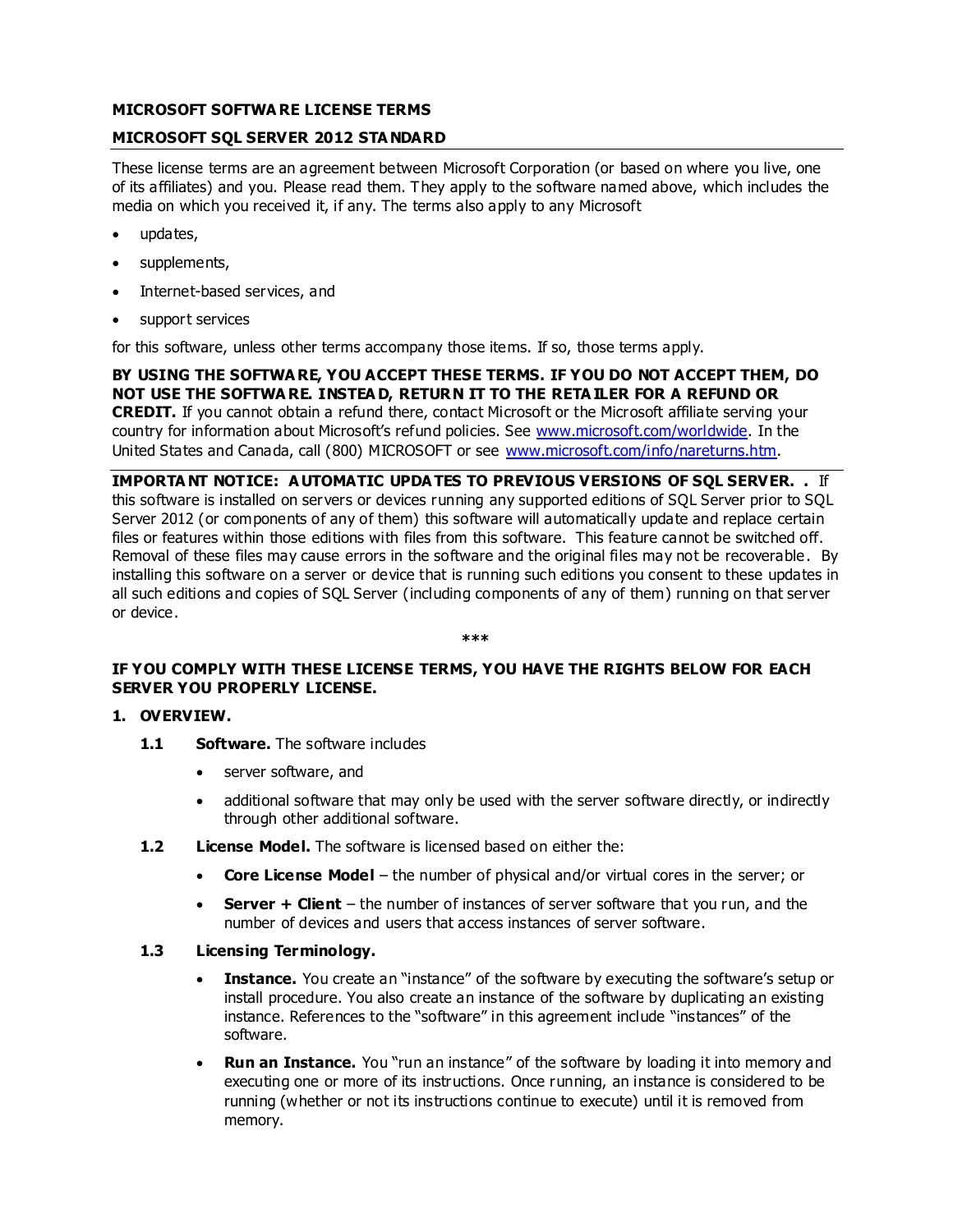- **Operating System Environment ("OSE").** An "operating system environment" or "OSE" is
	- (i) all or part of an operating system instance, or all or part of a virtual (or otherwise emulated) operating system instance which enables separate machine identity (primary computer name or similar unique identifier) or separate administrative rights; and
	- (ii) instances of applications, if any, configured to run on the operating system instance or parts identified above.

A physical hardware system can have either or both of the following:

- one physical operating system environment;
- one or more virtual operating system environments.

A physical operating system environment is configured to run directly on a physical hardware system. The operating system instance used to run hardware virtualization software or to provide hardware virtualization services (e.g. Microsoft virtualization technology or similar technologies) is considered part of the physical operating system environment.

A virtual operating system environment is configured to run on a virtual (or otherwise emulated) hardware system.

- **Server.** A server is a physical hardware system capable of running server software. A hardware partition or blade is considered to be a separate physical hardware system.
- **Physical Core.** A physical core is a core in a physical processor. A physical processor consists of one or more physical cores.
- **Hardware Thread.** A hardware thread is either a physical core or a hyper-thread in a physical processor.
- **Virtual Core.** A virtual core is the unit of processing power in a virtual (or otherwise emulated) hardware system. A virtual core is the virtual representation of one or more hardware threads. Virtual OSEs use one or more virtual cores.
- **Assigning a License.** To assign a license is to designate that license to a server, device or user as indicated below.
- **Core Factor.** The core factor is a numerical value associated with a specific physical processor for purposes of determining the number of licenses required to license all of the physical cores on a server.

# **2. USE RIGHTS FOR CORE LICENSE MODEL.**

- **2.1 Licensing a Server.** Before you run instances of the server software on a server, you must determine the number of software licenses required and assign those licenses to that server as described below.
- **2.2 Determining the Number of Licenses Required.** You have two license options:
	- **(a) Physical Cores on a Server.** You may license based on all of the physical cores on the server. If you choose this option, the number of licenses required equals the number of physical cores on the server multiplied by the applicable core factor located at [http://go.microsoft.com/fwlink/?LinkID=229882.](http://go.microsoft.com/fwlink/?LinkID=229882)
	- **(b) Individual Virtual OSE.** You may license based on the virtual OSEs within the server in which you run the server software. If you choose this option, for each virtual OSE in which you run the server software, you need a number licenses equal to the number of virtual cores in the virtual OSE, subject to a minimum requirement of four licenses per virtual OSE. In addition, if any of these virtual cores is at any time mapped to more than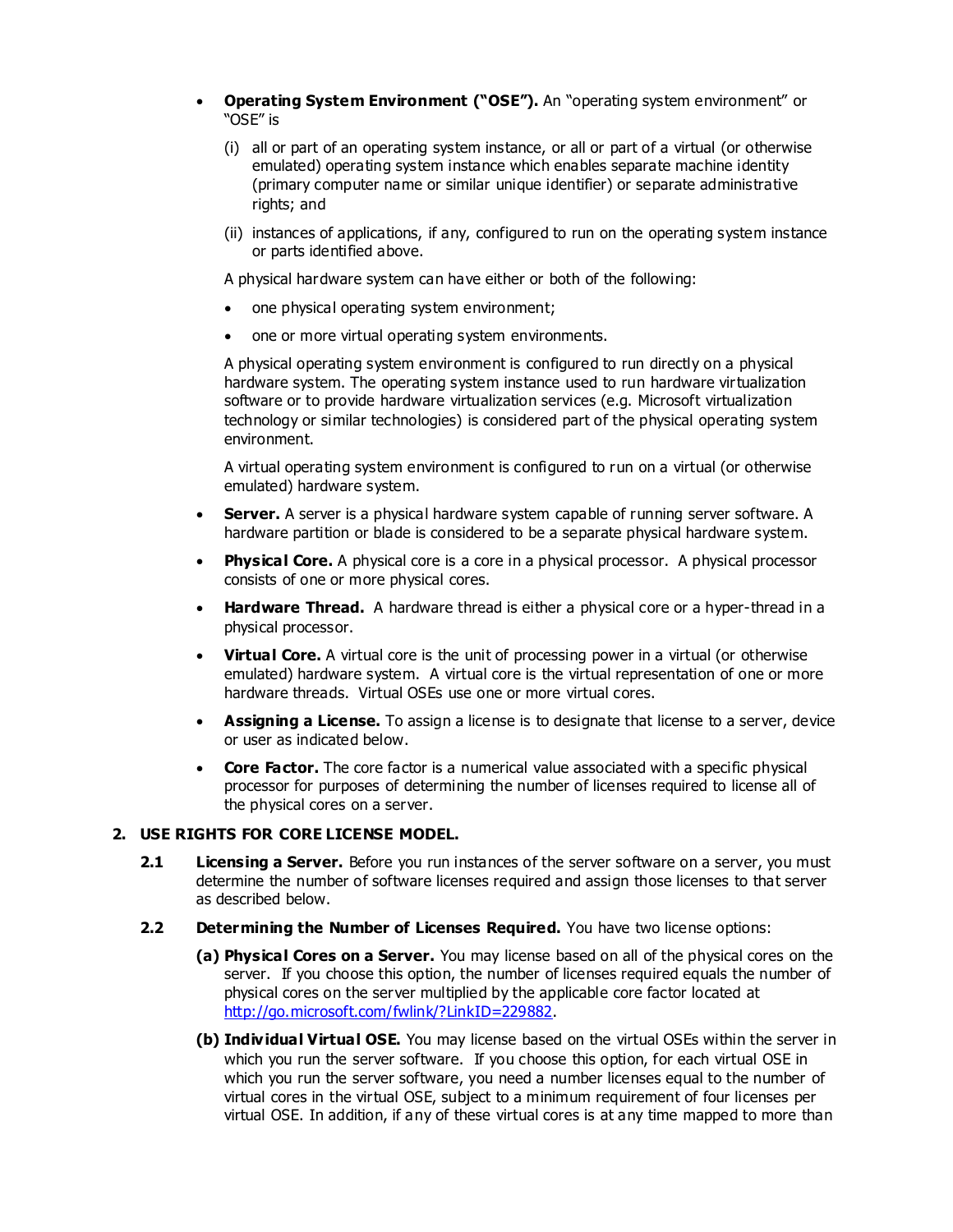one hardware thread, you need a license for each additional hardware thread mapped to that virtual core. Those licenses count toward the minimum requirement of four licenses per virtual OSE.

## **2.3 Assigning the Required Number of Licenses to the Server.**

- **(a) Initial Assignment**. After you determine the number of software licenses required for a server, you must assign that number of licenses to that server. The server to which a license is assigned is considered the "licensed server" for such license. You may not assign a license to more than one server. A hardware partition or blade is considered a separate server.
- **(b) Reassignment**. You may reassign a license, but not within 90 days of its last assignment. You may reassign a license sooner if you retire the licensed server to which the license is assigned due to permanent hardware failure. If you reassign a license, the server to which you reassign the license becomes the new licensed server for that license.
- **2.4 Running Instances of the Server Software.** Your right to run instances of the server software depends on the option chosen to determine the number of software licenses required:
	- **(a) Physical Cores on a Server.** For each server to which you have assigned the required number of licenses as provided in Section 2.2(a), you may run on the licensed server any number of instances of the server software in the physical OSE.
	- **(b) Individual Virtual OSEs.** For each virtual OSE for which you have assigned the required number of licenses as provided in section 2.2(b) , you have the right to run any number of instances of the software in that virtual OSE.
- **2.5 Running Instances of the Additional Software.** You may run or otherwise use any number of instances of the additional software listed below in physical or virtual OSEs on any number of devices. You may use the additional software only with the server software directly, or indirectly through other additional software.
	- Business Intelligence Development Studio
	- Client Tools Backward Compatibility
	- Client Tools Connectivity
	- Client Tools SDK
	- Data Quality Client
	- Data Quality Services
	- Distributed Replay Client
	- Distributed Replay Controller
	- Management Tools Basic
	- Management Tools Complete
	- Reporting Services SharePoint
	- Reporting Services Add-in for SharePoint Products
	- Master Data Services
	- Sync Framework
	- SQL Client Connectivity SDK
	- SQL Server 2012 Books Online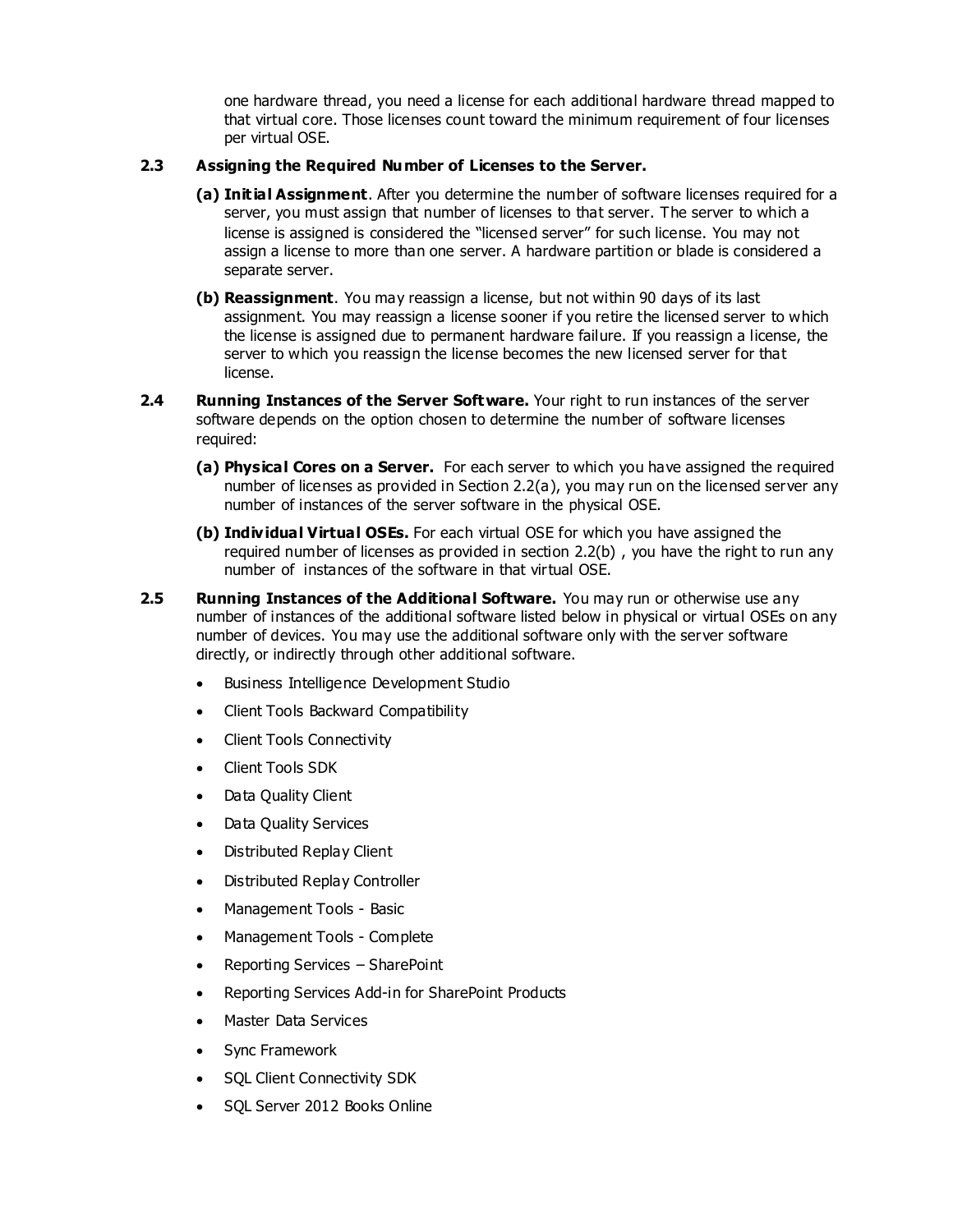- **2.6 Creating and Storing Instances on Your Servers or Storage Media.** You have the additional rights listed below for each software license you acquire.
	- **(a)** You may create any number of instances of the server software and additional software.
	- **(b)** You may store instances of the server software and additional software on any of your servers or storage media.
	- **(c)** You may create and store instances of the server software and additional software solely to exercise your right to run instances of the server software under any of your software licenses as described (e.g., you may not distribute instances to third parties).
- **2.7 No Client Access Licenses (CALs) Required for Access.** Under this core license model, you do not need CALs for users or devices to access your instances of the server software.

# **3. USE RIGHTS FOR SERVER + CLIENT ACCESS LICENSE MODEL**

## **3.1 Assigning the License to the Server.**

- **(a) Initial Assignment**. Before you run any instance of the server software under a software license, you must assign that license to one of your servers. That server is considered the "licensed server" for such license. You may not assign the same license to more than one server, but you may assign other software licenses to the same server. A hardware partition or blade is considered to be a separate server.
- **(b) Reassignment**. You may reassign a software license, but not within 90 days of the last assignment. You may reassign a software license sooner if you retire the licensed server due to permanent hardware failure. If you reassign a license, the server to which you reassign the license becomes the new licensed server for that license.
- **3.2 Running Instances of the Server Software.** For each software license you assign to the server, you may run any number of instances of the server software in one physical or virtual OSE on the licensed server at a time.
- **3.3 Running Instances of the Additional Software.** You may run or otherwise use any number of instances of the additional software listed below in physical or virtual OSEs on any number of devices. You may use the additional software only with the server software directly, or indirectly through other additional software.
	- Business Intelligence Development Studio
	- Client Tools Backward Compatibility
	- Client Tools Connectivity
	- Client Tools SDK
	- Data Quality Client
	- Data Quality Services
	- Distributed Replay Client
	- Distributed Replay Controller
	- Management Tools Basic
	- Management Tools Complete
	- Reporting Services SharePoint
	- Reporting Services Add-in for SharePoint Products
	- Master Data Services
	- Sync Framework
	- SQL Client Connectivity SDK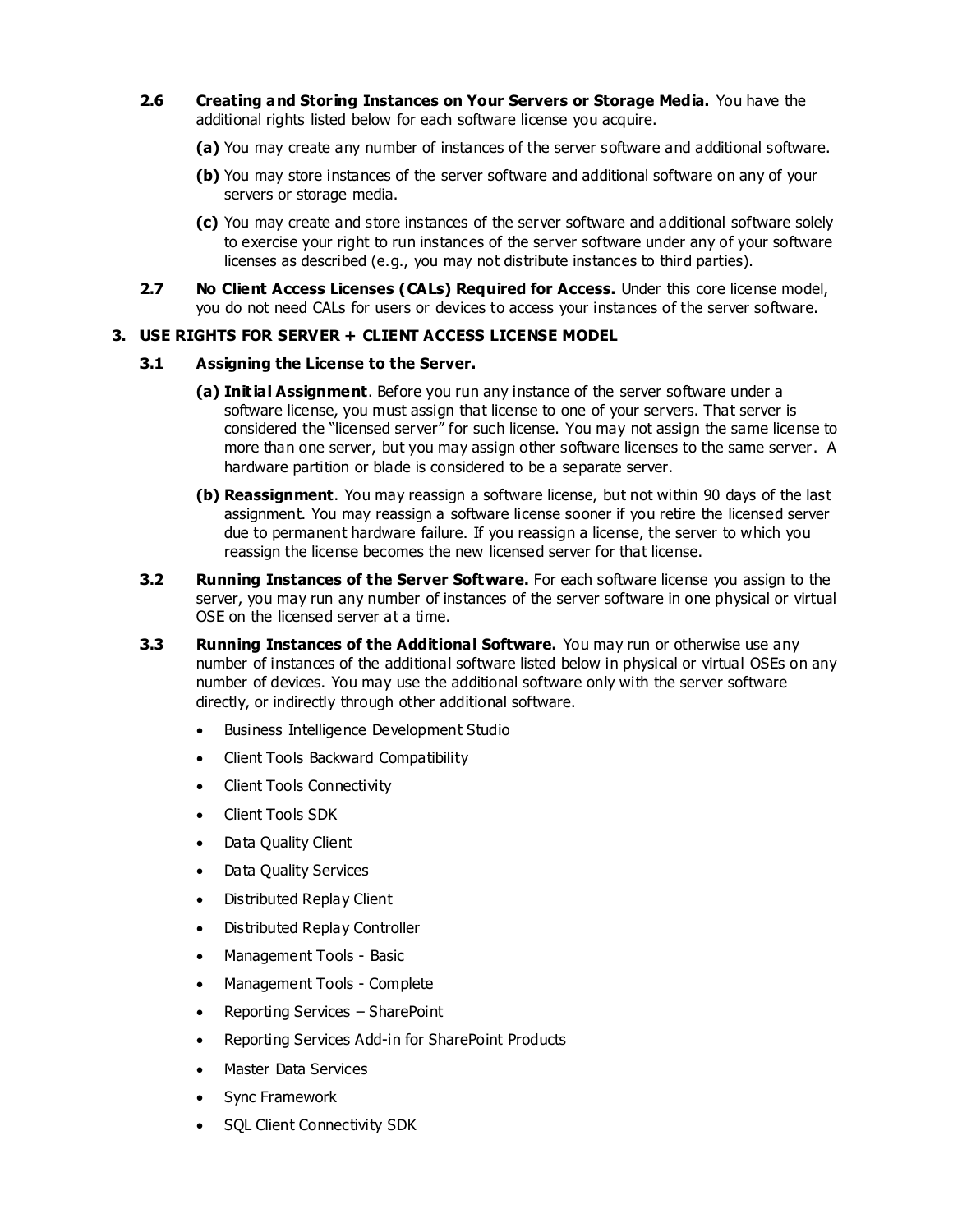- SQL Server 2012 Books Online
- **3.4 Creating and Storing Instances on Your Servers or Storage Media**. You have the additional rights listed below for each software license you acquire.
	- **(a)** You may create any number of instances of the server software and additional software.
	- **(b)** You may store instances of the server software and additional software on any of your servers or storage media.
	- **(c)** You may create and store instances of the server software and additional software solely to exercise your right to run instances of the server software under any of your software licenses as described (e.g., you may not distribute instances to third parties).

## **3.5 Client Access Licenses (CALs)**.

- **(a) Initial Assignment of CALs**. You must acquire and assign a SQL Server 2012 CAL to each device or user that accesses your instances of the server software directly or indirectly. A hardware partition or blade is considered to be a separate device.
	- You do not need CALs for any of your servers licensed to run instances of the server software.
	- You do not need CALs for up to two devices or users to access your instances of the server software only to administer those instances.
	- Your CALs permit access to your instances of earlier versions, but not later versions, of the server software. If you are accessing instances of an earlier version, you may also use CALs corresponding to that version.
- **(b) Types of CALs**. There are two types of CALs: one for devices and one for users. Each device CAL permits one device, used by any user, to access instances of the server software on your licensed servers. Each user CAL permits one user, using any device, to access instances of the server software on your licensed servers. You may use a combination of device and user CALs.

#### **(c) Reassignment of CALs**. You may

- permanently reassign your device CAL from one device to another, or your user CAL from one user to another; or
- temporarily reassign your device CAL to a loaner device while the first device is out of service, or your user CAL to a temporary worker while the user is absent.

# **4. ADDITIONA L LICENSING REQUIREMENTS A ND/OR USE RIGHTS.**

**4.1 Alternative Versions and Editions.** In place of any permitted instance, you may create, store and use an instance of any earlier version of the following editions of the software: Standard, Workgroup, or Standard Edition for Small Business.

This agreement applies to your use of these other versions or editions in this manner. If the earlier version or edition includes components not covered in this agreement, the terms that are associated with those components in the earlier version or edition apply to your use of them. Microsoft is not obligated to supply any prior or different versions or editions of the software to you.

The software may include more than one version, such as 32-bit and 64-bit. For each instance of the software that you are permitted to create, store and run, you may use either version.

- **4.2 Maximum Instances.** The software or your hardware may limit the number of instances of the server software that can run in physical or virtual OSEs on the server.
- **4.3 Multiplexing.** Hardware or software you use to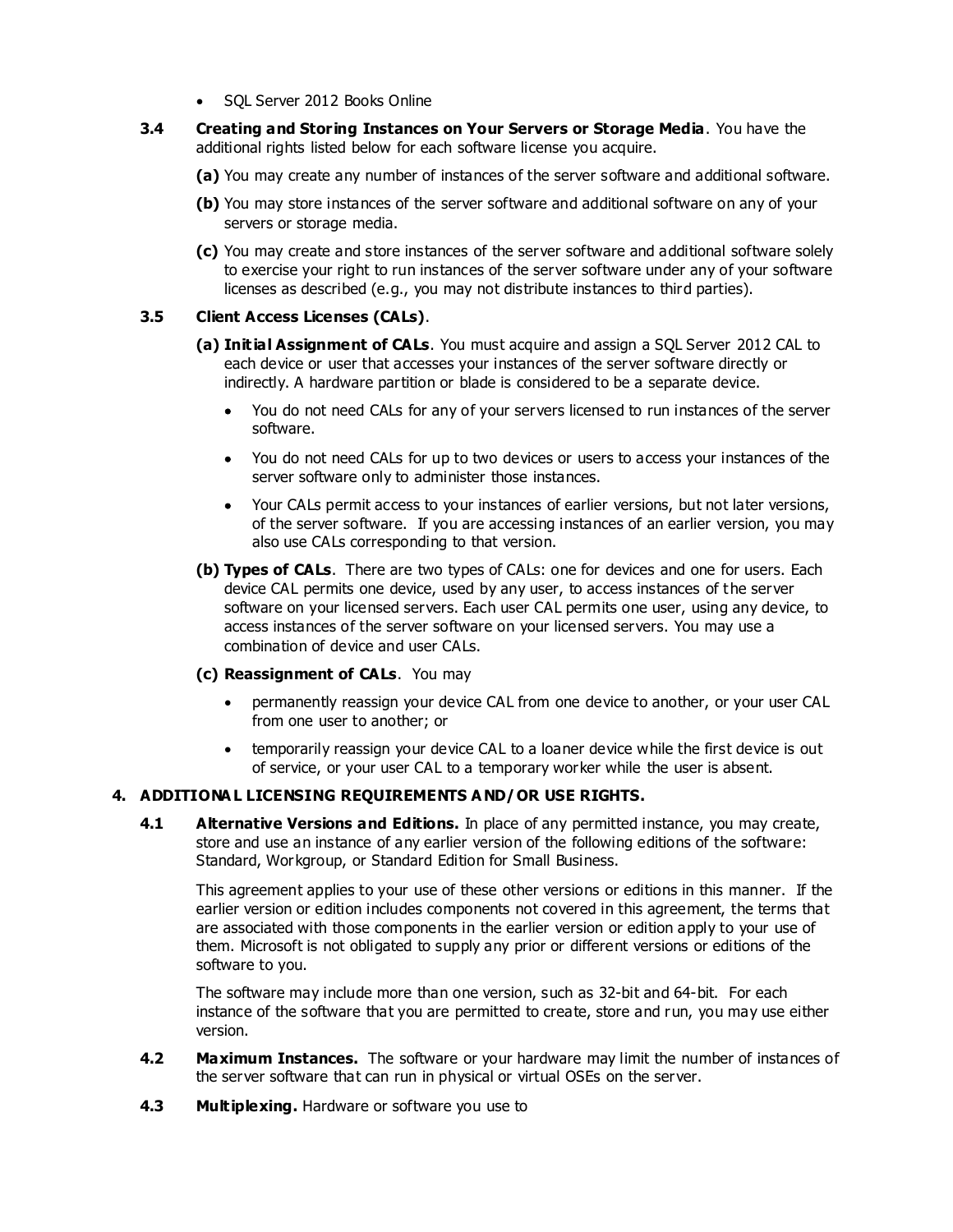- pool connections,
- reroute information, or
- reduce the number of devices or users that directly access or use the software

(sometimes referred to as "multiplexing" or "pooling"), does not reduce the number of licenses of any type that you need.

- **4.4 No Separation of Server Software.** You may not separate the server software for use in more than one OSE under a single license, unless expressly permitted. This applies even if the OSEs are on the same physical hardware system.
- **4.5 Fail-over Server.** For any OSE in which you run instances of the server software, you may run up to the same number of passive fail-over instances in a separate OSE for temporary support. You may run the passive fail-over instances on a server other than the licensed server. However, if you have licensed the server software under section 2.2(a) and the OSE in which you run the passive fail-over instances is on a separate server, the number of physical cores on the separate server must not exceed the number of physical cores on the licensed server and the core factor for the physical processors in that server must be the same or lower than the core factor for the physical processors in the licensed server. If you have licensed the server software under section 2.2(b), the number of hardware threads used in that separate OSE must not exceed the number of hardware threads used in the corresponding OSE in which the active instances run.
- **4.6 SQL Server Reporting Services Map Report Item.** The software may include features that retrieve content such as maps, images and other data through the Bing Maps (or successor branded) application programming interface (the "Bing Maps APIs"). The purpose of these features is to create reports displaying data on top of maps, aerial and hybrid imagery. If these features are included, you may use them to create and view dynamic or static documents. This may be done only in conjunction with and through methods and means of access integrated in the software. You may not otherwise copy, store, archive, or create a database of the content available through the Bing Maps APIs. You may not use the following for any purpose even if they are available through the Bing Maps APIs:
	- Bing Maps APIs to provide sensor based guidance/routing, or
	- any Road Traffic Data or Bird's Eye Imagery (or associated metadata .

Your use of the Bing Maps APIs and associated content is also subject to the additional terms and conditions at go.microsoft.com/fwlink/?LinkId=21969.

- **4.7 Included Microsoft Programs.** The software includes other Microsoft programs listed at [http://go.microsoft.com/fwlink/?LinkID=231864,](http://go.microsoft.com/fwlink/?LinkID=231864) which are licensed under the terms and conditions associated with them. You may only use these programs in conjunction with the software licensed here. If you do not accept the license terms associated with a program, you may not use that program.
- **5. PRODUCT KEYS.** The software requires a key to install or access it. You are responsible for use of the keys assigned to you. You may not share the keys with third parties. You may not use keys assigned to third parties.
- **6. INTERNET-BASED SERVICES.** Microsoft provides Internet-based services with the software. It may change or cancel them at any time.
- **7. BENCHMARK TESTING.** You must obtain Microsoft's prior written approval to disclose to a third party the results of any benchmark test of the software. However, this does not apply to the Microsoft .NET Framework (see below).
- **8. .NET FRAMEWORK SOFTWARE.** The software contains Microsoft .NET Framework software. This software is part of Windows. The license terms for Windows apply to your use of the .NET Framework software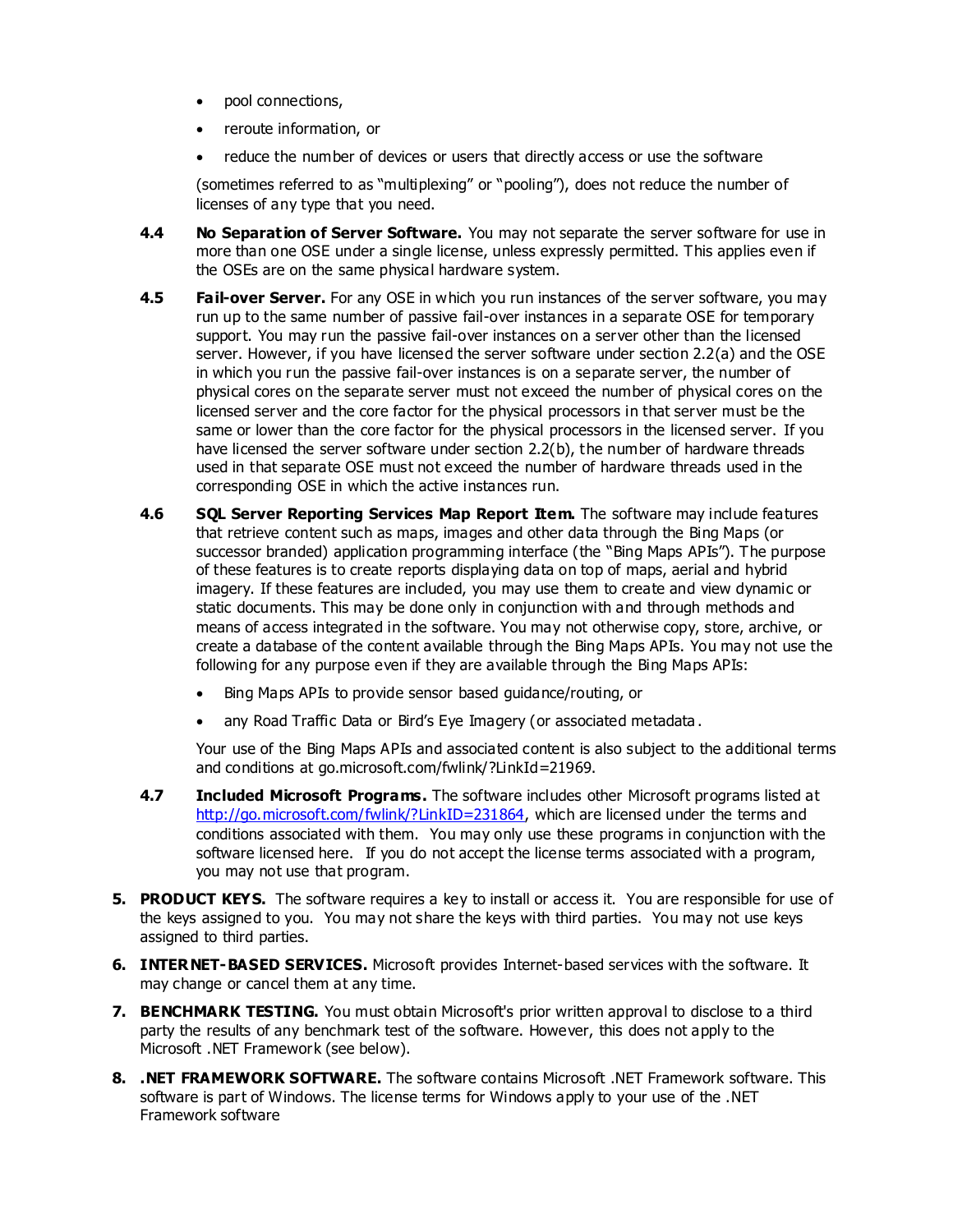- **9. MICROSOFT .NET FRAMEWORK BENCHMA RK TESTING.** The software includes one or more components of the .NET Framework (".NET Components"). You may conduct internal benchmark testing of those components. You may disclose the results of any benchmark test of those components, provided that you comply with the conditions set forth at go.microsoft.com/fwlink/?LinkID=66406. Notwithstanding any other agreement you may have with Microsoft, if you disclose such benchmark test results, Microsoft shall have the right to disclose the results of benchmark tests it conducts of your products that compete with the applicable .NET Component, provided it complies with the same conditions set forth at go.microsoft.com/fwlink/?LinkID=66406.
- **10. SCOPE OF LICENSE.** The software is licensed, not sold. This agreement only gives you some rights to use the software. Microsoft reserves all other rights. Unless applicable law gives you more rights despite this limitation, you may use the software only as expressly permitted in this agreement. In doing so, you must comply with any technical limitations in the software that only allow you to use it in certain ways. For more information, see www.microsoft.com/licensing/userights. You may not
	- work around any technical limitations in the software;
	- reverse engineer, decompile or disassemble the software, except and only to the extent that applicable law expressly permits, despite this limitation;
	- make more copies of the software than specified in this agreement or allowed by applicable law, despite this limitation;
	- publish the software, including any application programming interfaces included in the software, for others to copy;
	- share or otherwise distribute documents, text or images created using the software Data Mapping Services features;
	- rent, lease or lend the software; or
	- use the software for commercial software hosting services.

You also may not remove, minimize, block or modify any logos, trademarks, copyright, digital watermarks, or other notices of Microsoft or its suppliers that are included in the software, including any content made available to you through the software;

Rights to access the software on any device do not give you any right to implement Microsoft patents or other Microsoft intellectual property in software or devices that access that device.

- **11. BACKUP COPY.** You may make one backup copy of the software media. You may use it only to create instances of the software.
- **12. DOCUMENTA TION.** Any person that has valid access to your computer or internal network may copy and use the documentation for your internal, reference purposes.
- **13. NOT FOR RESALE SOFTWA RE.** You may not sell software marked as "NFR" or "Not for Resale."
- 14. ACADEMIC EDITION SOFTWA RE. You must be a "Qualified Educational User" to use software marked as "Academic Edition" or "AE." If you do not know whether you are a Qualified Educational User, visit www.microsoft.com/education or contact the Microsoft affiliate serving your country.
- **15. PROOF OF LICENSE.** If you acquired the software on a disc or other media, a genuine Microsoft Proof of License label with a genuine copy of the software identifies licensed software. To be valid, this label must appear on Microsoft packaging and may not be transferred separately. If you receive the label separately, it is invalid. You should keep the packaging that has the label on it to prove that you are licensed to use the software. To identify genuine Microsoft software, see www.howtotell.com.
- 16. TRA NSFER TO A THIRD PARTY. The first user of the software may transfer it and this agreement directly to a third party. Before the transfer, that party must agree that this agreement applies to the transfer and use of the software. The transfer must include the software and the Proof of License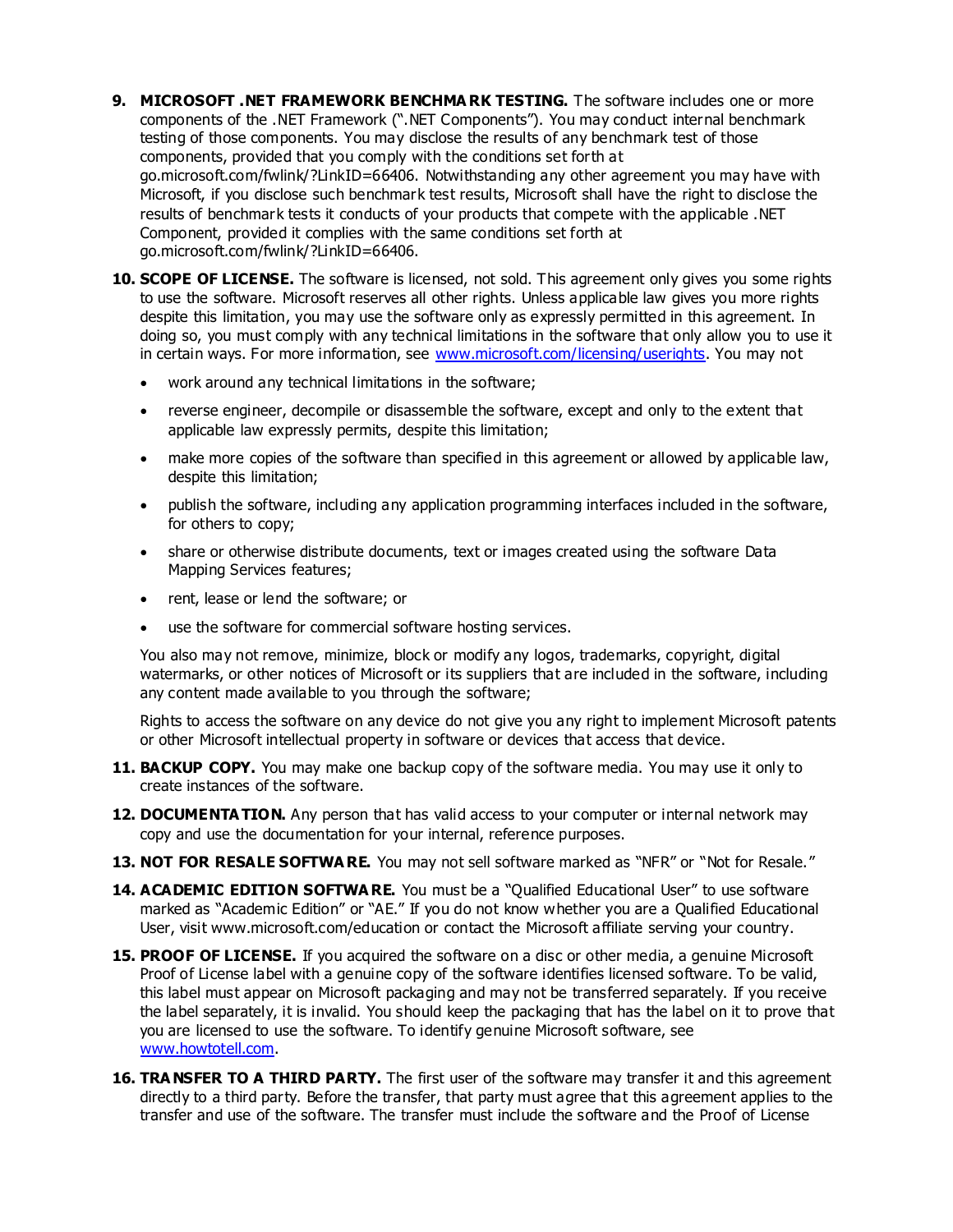label. The first user may not retain any instances of the software unless that user also retains another license for the software.

- 17. **EXPORT RESTRICTIONS.** The software is subject to United States export laws and regulations. You must comply with all domestic and international export laws and regulations that apply to the software. These laws include restrictions on destinations, end users and end use. For additional information, see www.microsoft.com/exporting.
- **18. SUPPORT SERVICES.** Microsoft provides support services for the software as described at www.support.microsoft.com/common/international.aspx.
- **19. ENTIRE A GREEMENT.** This agreement (including the warranty below), and the terms for supplements, updates, Internet-based services and support services that you use, are the entire agreement for the software and support services.

## **20. APPLICA BLE LAW.**

- **20.1 United States.** If you acquired the software in the United States, Washington state law governs the interpretation of this agreement and applies to claims for breach of it, regardless of conflict of laws principles. The laws of the state where you live govern all other claims, including claims under state consumer protection laws, unfair competition laws, and in tort.
- **20.2 Outside the United States.** If you acquired the software in any other country, the laws of that country apply.
- **21. LEGA L EFFECT.** This agreement describes certain legal rights. You may have other rights under the laws of your state or country. You may also have rights with respe ct to the party from whom you acquired the software. This agreement does not change your rights under the laws of your state or country if the laws of your state or country do not permit it to do so.

# **22. LIMITA TION ON A ND EXCLUSION OF DAMA GES. YOU CA N RECOVER FROM MICROSOFT AND ITS SUPPLIERS ONLY DIRECT DAMA GES UP TO THE AMOUNT YOU PA ID FOR THE SOFTWARE. YOU CA NNOT RECOVER A NY OTHER DAMA GES, INCLUDING CONSEQUENTIA L, LOST PROFITS, SPECIA L, INDIRECT OR INCIDENTAL DA MA GES.**

This limitation applies to

- anything related to the software, services, content (including code) on third party Internet sites, or third party programs, and
- claims for breach of contract, breach of warranty, guarantee or condition, strict liability, negligence, or other tort to the extent permitted by applicable law.

It also applies even if

- repair, replacement or a refund for the software does not full y compensate you for any losses, or
- Microsoft knew or should have known about the possibility of the damages.

Some states do not allow the exclusion or limitation of incidental or consequential damages, so the above limitation or exclusion may not apply to you. They also may not apply to you because your country may not allow the exclusion or limitation of incidental, consequential or other damages.

#### **\*\*\*\*\*\*\*\*\*\*\*\*\*\*\*\*\*\*\*\*\*\*\*\*\*\*\*\*\*\*\*\*\*\*\*\*\*\*\*\*\*\*\*\*\*\*\*\*\*\*\*\*\*\*\*\*\*\*\*\*\*\*\*\*\*\*\*\*\*\*\*\*\***

#### **LIMITED WARRA NTY**

- **A. LIMITED WARRA NTY.** If you follow the instructions, the software will perform substantially as described in the Microsoft materials that you receive in or with the software.
- **B. TERM OF WARRA NTY; WARRA NTY RECIPIENT; LENGTH OF A NY IMPLIED WARRA NTIES. THE LIMITED WARRA NTY COVERS THE SOFTWA RE FOR ONE YEAR A FTER ACQUIRED BY THE FIRST USER. IF YOU RECEIVE SUPPLEMENTS, UPDA TES, OR REPLACEMENT**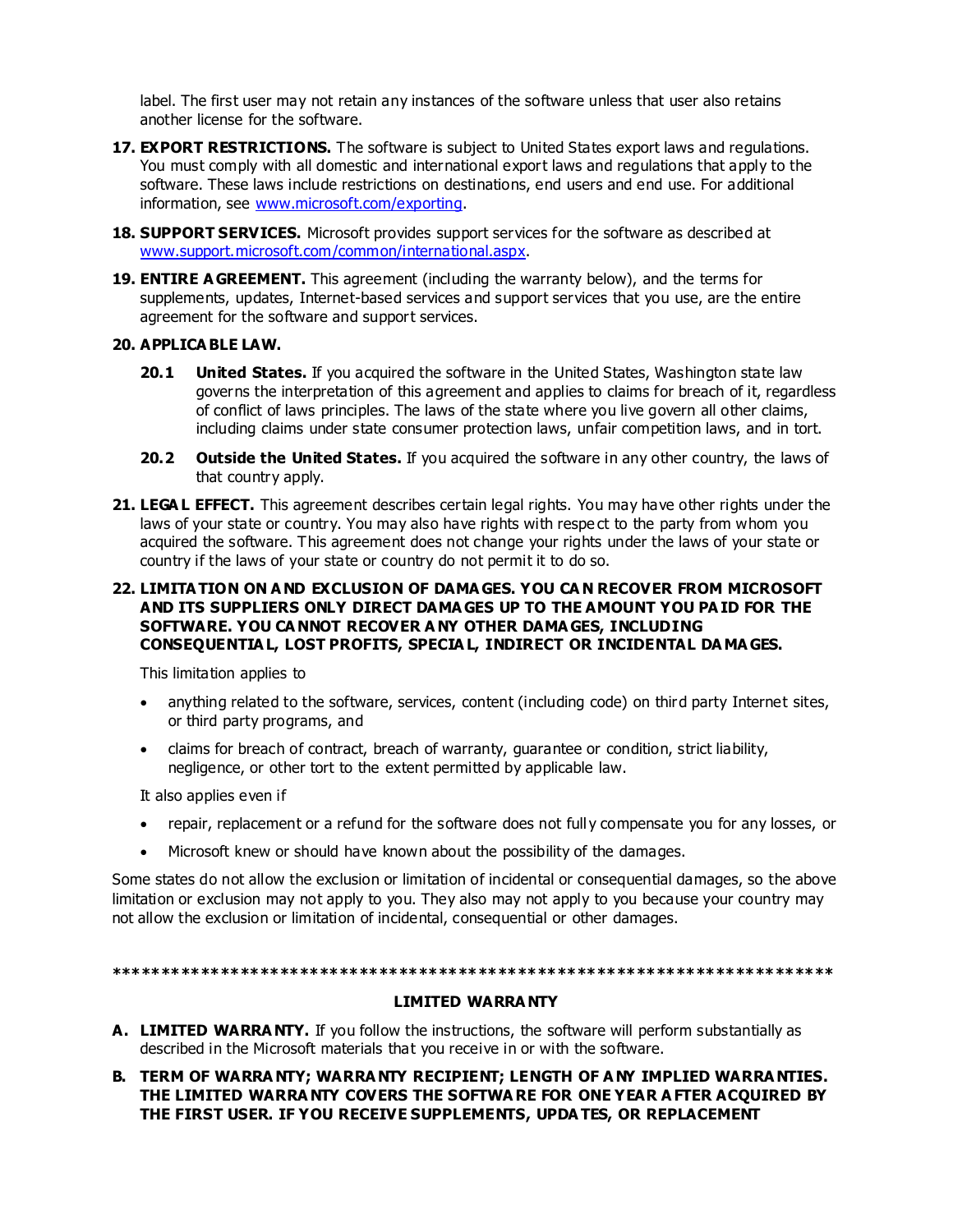**SOFTWARE DURING THA T YEAR, THEY WILL BE COVERED FOR THE REMA INDER OF THE WARRA NTY OR 30 DAYS, WHICHEVER IS LONGER.** If the first user transfers the software, the remainder of the warranty will apply to the recipient.

**TO THE EXTENT PERMITTED BY LAW, A NY IMPLIED WARRA NTIES, GUARA NTEES OR CONDITIONS LAST ONLY DURING THE TERM OF THE LIMITED WARRA NTY.** Some states do not allow limitations on how long an implied warranty lasts, so these limitations may not apply to you. They also might not apply to you because some countries may not allow limitations on how long an implied warranty, guarantee or condition lasts.

- **C. EXCLUSIONS FROM WARRA NTY.** This warranty does not cover problems caused by your acts (or failures to act), the acts of others, or events beyond Microsoft's reasonable control.
- **D. REMEDY FOR BREA CH OF WARRA NTY. MICROSOFT WILL REPA IR OR REPLACE THE SOFTWARE A T NO CHARGE. IF MICROSOFT CA NNOT REPAIR OR REPLACE IT, MICROSOFT WILL REFUND THE AMOUNT SHOWN ON YOUR RECEIPT FOR THE SOFTWARE. IT WILL ALSO REPA IR OR REPLACE SUPPLEMENTS, UPDA TES A ND REPLACEMENT SOFTWARE A T NO CHARGE. IF MICROSOFT CA NNOT REPAIR OR REPLACE THEM, IT WILL REFUND THE AMOUNT YOU PA ID FOR THEM, IF A NY. YOU MUST UNINSTALL THE SOFTWARE A ND RETURN A NY MEDIA A ND OTHER ASSOCIA TED MATERIALS TO MICROSOFT WITH PROOF OF PURCHASE TO OBTA IN A REFUND. THESE ARE YOUR ONLY REMEDIES FOR BREACH OF THE LIMITED WARRA NTY.**
- **E. CONSUMER RIGHTS NOT A FFECTED. YOU MAY HAVE ADDITIONAL CONSUMER RIGHTS UNDER YOUR LOCAL LAWS, WHICH THIS A GREEMENT CA NNOT CHA NGE.**
- **F. WARRA NTY PROCEDURES.** You need proof of purchase for warranty service.
	- **1. United States and Canada.** For warranty service or information about how to obtain a refund for software acquired in the United States and Canada, contact Microsoft at
		- (800) MICROSOFT;
		- Microsoft Customer Service and Support, One Microsoft Way, Redmond, WA 98052-6399; or
		- visit www.microsoft.com/info/nareturns.htm.
	- **2. Europe, Middle East and Africa.** If you acquired the software in Europe, the Middle East or Africa, Microsoft Ireland Operations Limited makes this limited warranty. To make a claim under this warranty, you should contact either
		- Microsoft Ireland Operations Limited, Customer Care Centre, Atrium Building Block B, Carmanhall Road, Sandyford Industrial Estate, Dublin 18, Ireland; or
		- the Microsoft affiliate serving your country (see www.microsoft.com/worldwide).
	- **3. Outside United States, Canada, Europe, Middle East and Africa.** If you acquired the software outside the United States, Canada, Europe, the Middle East and Africa, contact the Microsoft affiliate serving your country (see www.microsoft.com/worldwide).
- **G. NO OTHER WARRA NTIES. THE LIMITED WARRA NTY IS THE ONLY DIRECT WARRA NTY FROM MICROSOFT. MICROSOFT GIVES NO OTHER EXPRESS WARRA NTIES, GUARA NTEES OR CONDITIONS. WHERE ALLOWED BY YOUR LOCAL LAWS, MICROSOFT EXCLUDES IMPLIED WARRA NTIES OF MERCHA NTA BILITY, FITNESS FOR A PARTICULAR PURPOSE AND NON-INFRINGEMENT.** If your local laws give you any implied warranties, guarantees or conditions, despite this exclusion, your remedies are described in the Remedy for Breach of Warranty clause above, to the extent permitted by your local laws.
- **H. LIMITA TION ON A ND EXCLUSION OF DAMA GES FOR BREACH OF WARRA NTY. THE LIMITA TION ON A ND EXCLUSION OF DAMA GES CLA USE ABOVE APPLIES TO BREACHES OF THIS LIMITED WARRA NTY.**